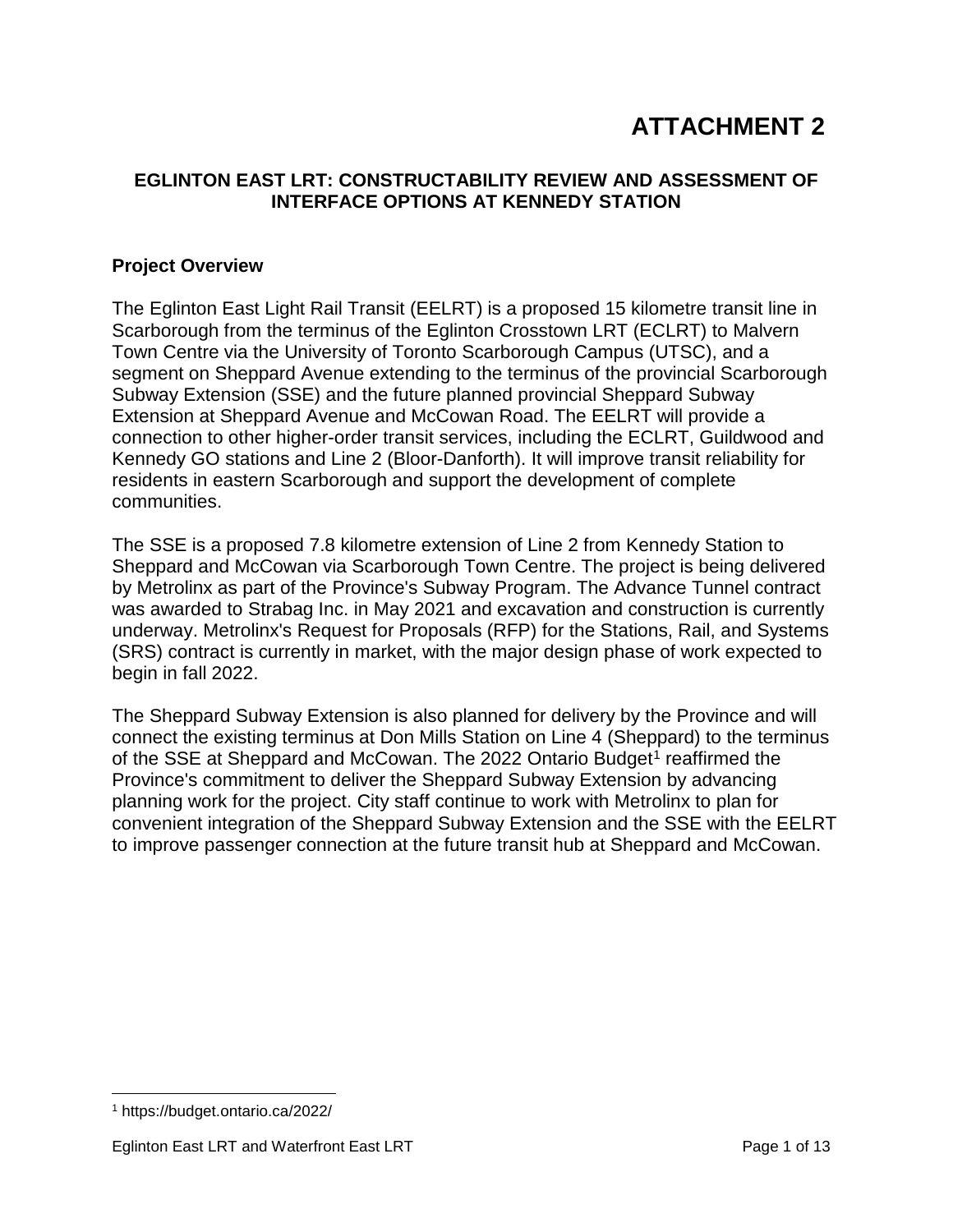

**Figure 1.** Transit expansion plans in Scarborough

## **Through-Service Constructability Assessment**

In 2020, City Council approved the alignment of the EELRT as an extension of the Metrolinx-owned ECLRT by extending the ECLRT tracks underground at Kennedy Station, which would enable through-service at Kennedy. As part of the work underway to refine the project design to 10%, City staff undertook a constructability assessment of the EELRT through-service alignment. This assessment identified five significant SSE interface issues and challenges with delivering through-service at Kennedy Station due to constraints on Eglinton Avenue East from Kennedy Station to Bimbrok Road. These challenges are noted below.

In February 2022, City Council requested that Metrolinx and the City undertake a constructability exercise to resolve the alignment issues at Kennedy Station. City staff transmitted Council's request to Metrolinx and discussions with Metrolinx on this matter are underway.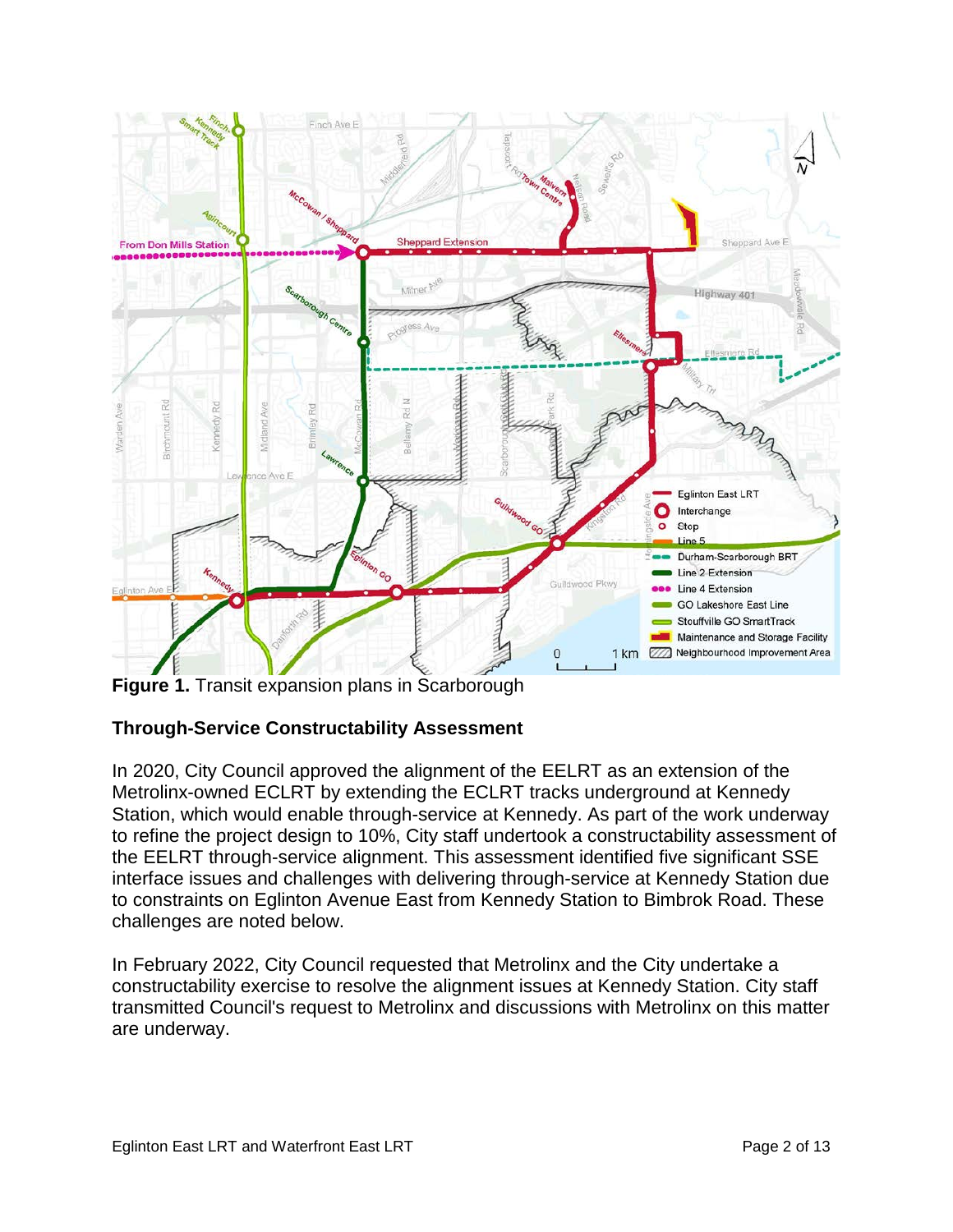

**Figure 2.** Issues identified through EELRT constructability review

1. EELRT tunnel impacts on SSE bored tunnel integrity

The key constructability challenge for the EELRT through-service concept is that the eastern end of the EELRT tunnel box would be resting directly on top of the SSE bored tunnel with less than 2 metres of vertical separation estimated between the two tunnels. This is a problem because the SSE bored tunnel has not been designed to support the load of the EELRT tunnel and the additional loads and construction disruption caused by the EELRT would negatively impact the integrity of the SSE tunnel. City and Metrolinx staff considered SSE design changes to incorporate structural protections to mitigate this issue, including realigning the SSE to establish greater distance from the EELRT tunnel or completing significant ground improvement and soil stabilization before advance tunnelling for the SSE begins. Metrolinx advised that the cost associated with such changes would be significant, as the Advance Tunnel contract has been awarded and construction is currently underway to prepare for excavation by the Tunnel Boring Machine. Additionally, changes to the tunnel design at this stage would significantly delay completion of the SSE. City staff have been unable to identify a viable solution to this major issue that would maintain the through-service concept.

2. Conflicts between the EELRT cut and cover box extending the ECLRT tail tracks and Eglinton Avenue bridge abutment

The north wall of the EELRT tunnel box would likely conflict with the existing Eglinton Avenue bridge abutment footings. Further investigation of the existing footings together with the due diligence work undertaken by Metrolinx in the same area would be required to confirm the extent of the conflict and identify potential mitigations. Requirements for significant structural supports for the bridge abutment are anticipated.

3. Insufficient lateral separation between SSE and EELRT tunnel box structures at Kennedy

The EELRT interface with the ECLRT tail tracks at and east of Kennedy Station is severely constrained by the location of the SSE tunnel extending from the Line 2 subway tunnel. Although Metrolinx included contractual obligations in the ECLRT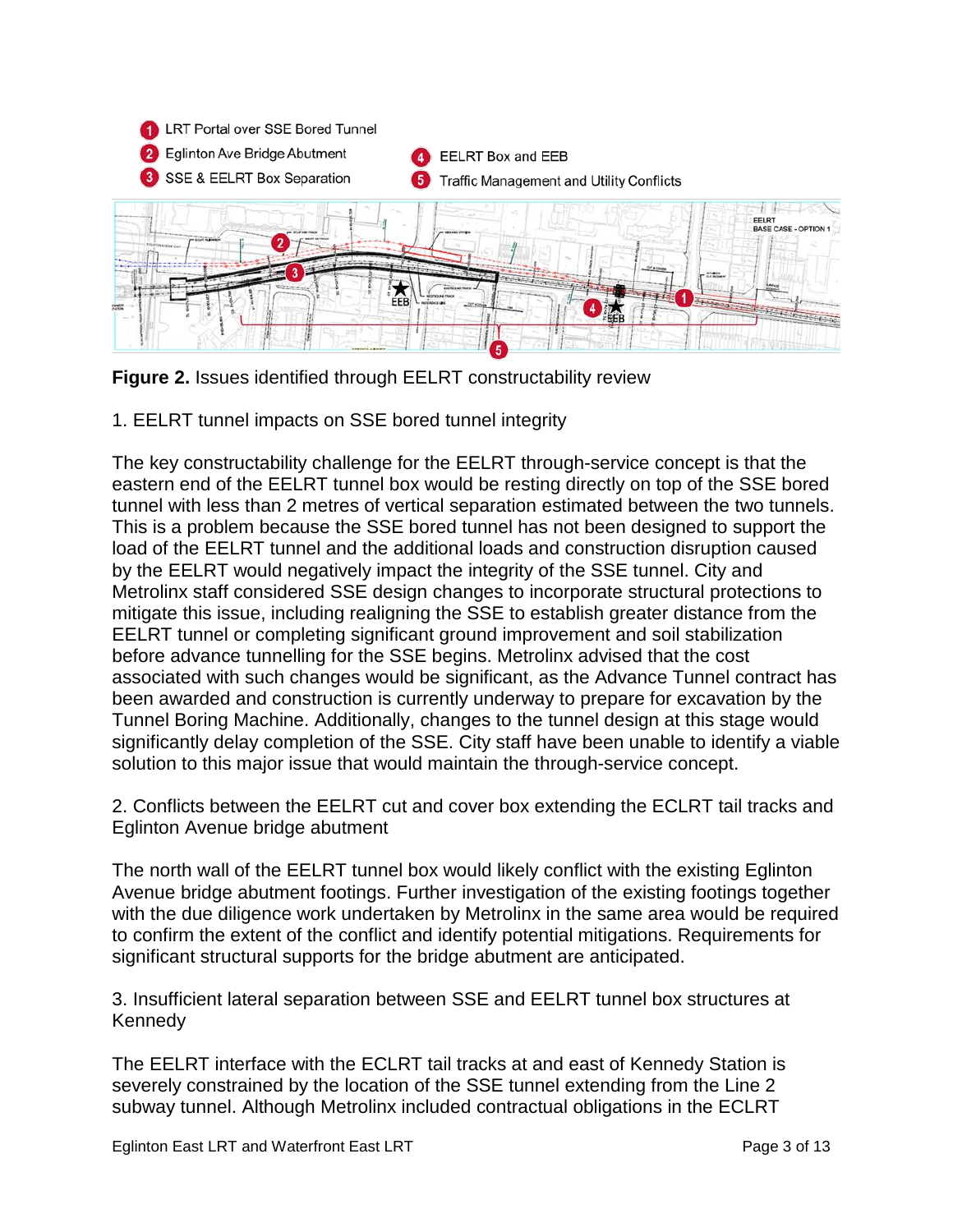Project Agreement to protect for the future EELRT, planning for the SSE did not include similar obligations.

In order to deliver the Council-approved through-service concept, the EELRT tunnel box would need to extend eastward from the existing ECLRT tail track tunnel at Kennedy Station and curve further north of the proposed SSE tunnel box. A minimum separation distance of 3 metres is required between the EELRT and SSE tunnel boxes according to TTC standards for clearance requirements between underground structures. Failure to meet the TTC clearance requirements would pose safety risks and add significant complexity for EELRT construction. Currently, proximity of the boxes is as little as 1.65 metres at its most constrained point and generally less than 3 metres. Meeting the TTC's minimum separation distance would require significant additional property taking along the north side of Eglinton Avenue. A potential solution would be to add requirements in Metrolinx's SRS contract for the design of SSE tunnel box walls to support future excavation of the EELRT box. Metrolinx advised that this additional requirement can be accommodated in the contract if the City can confirm the design requirement prior to the SRS contract award in fall 2022. This option would require the City to front-end the cost of reinforced tunnel box without a fully developed EELRT design.

4. EELRT tunnel box conflict with SSE emergency exit building

The EELRT tunnel box would be in direct conflict with the below grade portions of the SSE tunnel Emergency Exit Building (EEB-01). Modifications to the SSE design are required to avoid the need for the City to modify the EEB-01 after SSE construction is complete. Metrolinx informed City staff that the necessary changes can likely be made during the design development stage with the SRS ProjectCo beginning in fall 2022, provided that the EELRT alignment is confirmed and design advances on schedule.

5. Traffic management and utilities conflicts

Utility relocation for the SSE has not accounted for the future EELRT alignment. City staff are reviewing utility relocations planned by Metrolinx to confirm options to protect for the future EELRT alignment, avoid the need to undertake costly utility relocations shortly after SSE work is complete, and to minimize the resulting traffic disruption and community impacts. Metrolinx has advised that utility relocations are already underway as part of the early works and the Advanced Tunnel contract, therefore there is limited opportunity to coordinate utility relocations. Subject to City Council's approval of the recommendations in this report, City staff will work with Metrolinx to plan for all remaining utility relocations based on the updated EELRT alignment.

#### Additional Challenges

Given the in-progress status of SSE procurement and delivery, even minimal changes to the SSE design would result in a significant increase in cost, schedule, and community impacts. The construction of the Kennedy portions of the SSE are anticipated to extend to 2030. This implies that for the through-service concept, EELRT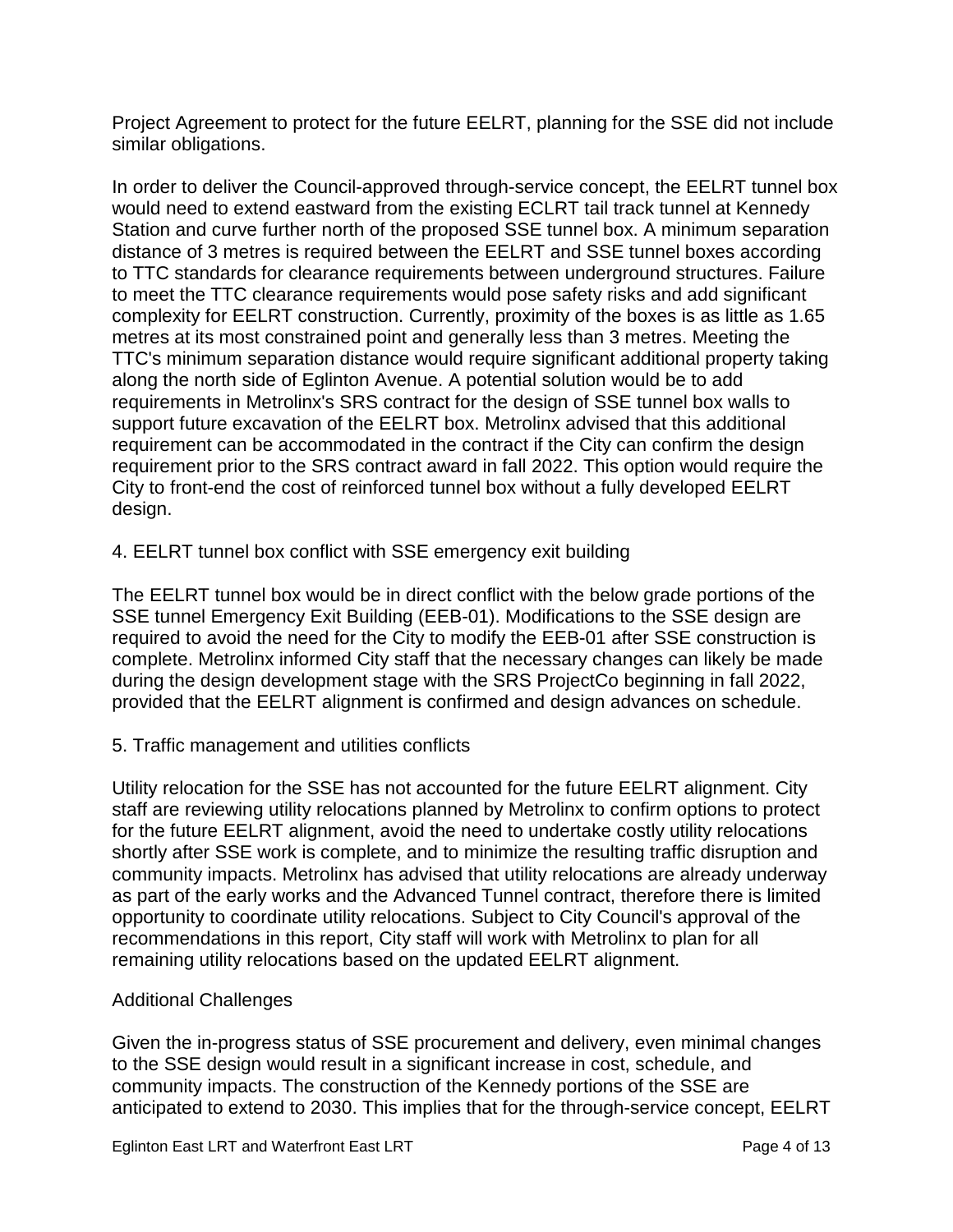construction in the vicinity of this area cannot begin until 2030 and will result in an opening day in the mid-2030s at the earliest. This also roughly translates to a 12-year period of continuous construction along the portion of Eglinton Avenue east of Kennedy Station.

## **Kennedy Station Distinct-Service Assessment**

As part of the through-service constructability assessment process, City staff conducted analysis that identified a distinct-service concept as a viable alternative that mitigates the significant SSE tunnel interface challenges while providing significant benefits across the alignment. As part of these efforts, a focused technical exercise was undertaken to identify a preferred distinct-service alignment connection to Kennedy Station. A long list, comprising of elevated and at-grade (surface) options were considered and reviewed by City staff, in collaboration with the TTC, and with input from the Metrolinx SSE delivery team. Some of the design concepts reviewed and assessed in 2020 and presented in *EX19.5 Update on the City's Transit Expansion Projects - Fourth Quarter 2020* were re-assessed and refined in light of the updated project context and further technical constructability analysis. Through technical workshops, a long list of options was screened, refined, and evaluated to a short list of options and contingency options, and ultimately leading to the identification of one "representative" option for a surface (i.e. at-grade) alignment interface and elevated alignment interface at Kennedy Station for a more detailed comparative assessment.



**Figure 3.** Alternatives for surface and elevated concept options for EELRT connection at Kennedy Station (Falmouth to Kennedy)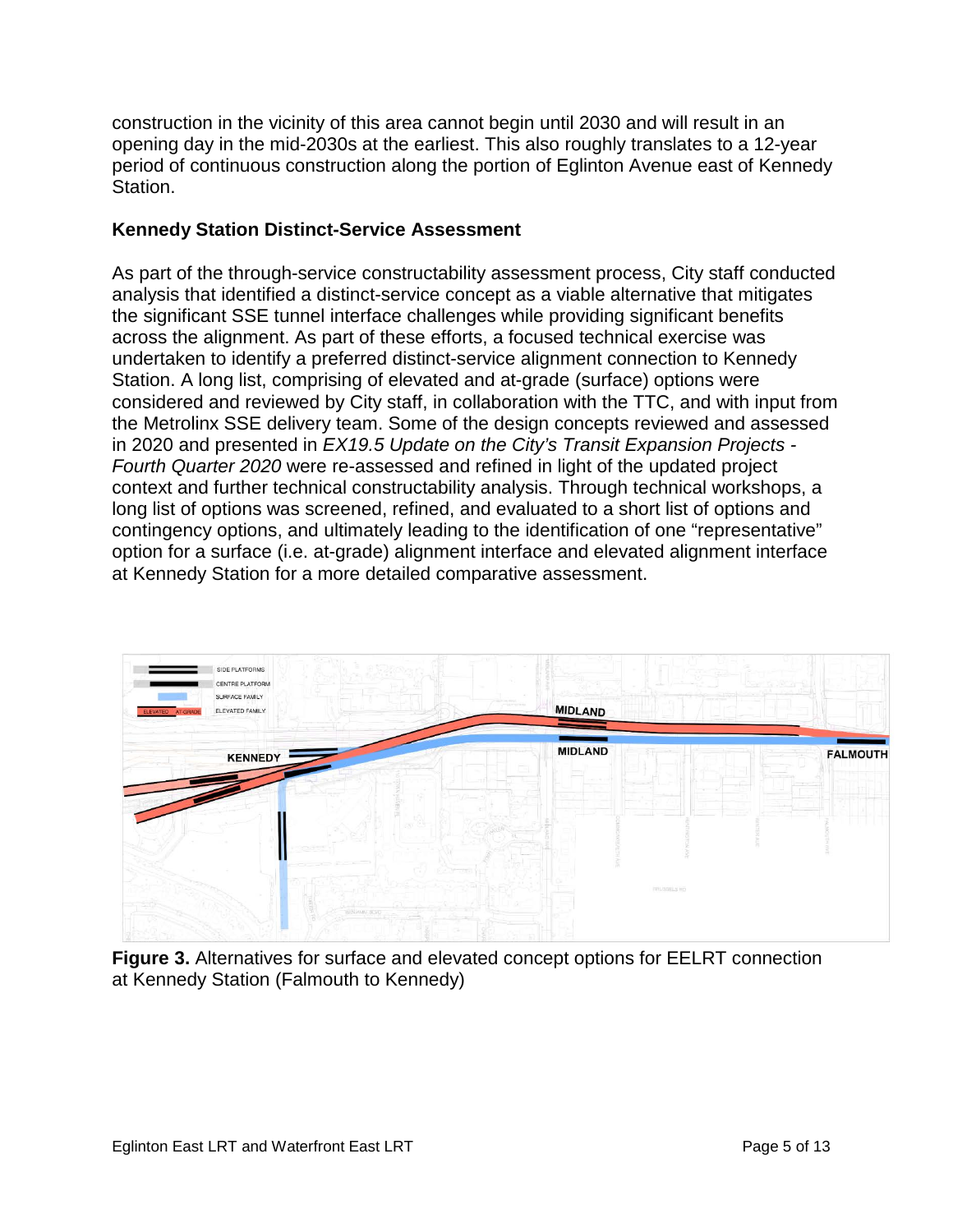**Table 1.** Summary of alternatives identification process

| <b>Family</b>   | <b>Option</b>                                                                         | <b>Status</b>                                      | <b>Justification</b>                                                                                                                                                                           |
|-----------------|---------------------------------------------------------------------------------------|----------------------------------------------------|------------------------------------------------------------------------------------------------------------------------------------------------------------------------------------------------|
| <b>Elevated</b> | <b>Elevated Option 1</b><br>(EO1) - Platform<br>Skewed over<br><b>Kennedy Station</b> | Representative<br>alignment for<br>elevated family | • Shorter transfer time<br>than EO <sub>2</sub><br>Most space efficient at<br>Kennedy                                                                                                          |
| <b>Elevated</b> | EO <sub>2</sub> -Platform<br>North of and<br>Parallel to<br><b>Kennedy Station</b>    | Contingency*                                       | Increased interface<br>$\bullet$<br>risk with ECLRT<br>tunnel connection and<br>utility conflicts<br><b>Permanent reduction</b><br>to bus terminal<br>capacity                                 |
| <b>Surface</b>  | <b>Surface Option 1</b><br>$(SO1) - Side$<br>platforms south of<br>new GO building    | Superseded                                         | Superseded by SO6<br>(centre platform)                                                                                                                                                         |
| <b>Surface</b>  | SO <sub>2</sub> -Side<br>platforms north of<br>new GO building                        | Contingency*                                       | Feasible but requires<br>significant modification<br>to GO building, high<br>interface risk<br>Higher risk<br>$\bullet$<br>construction adjacent<br>to Eglinton overpass<br>piers and abutment |
| <b>Surface</b>  | SO <sub>3</sub> – Parallel to<br>GO tracks, side<br>platforms, tail<br>tracks         | Not carried<br>forward                             | Requires demolition of<br>arena – uncommitted<br>project<br>Longest transfer times<br>to Kennedy Station<br>Impact to residential<br>$\bullet$<br>properties for tail<br>tracks                |
| <b>Surface</b>  | SO4 - Parallel to<br>GO tracks, side<br>platforms, third<br>storage track             | Not carried<br>forward                             | Requires demolition of<br>arena - uncommitted<br>project<br>Longest transfer times<br>to Kennedy Station                                                                                       |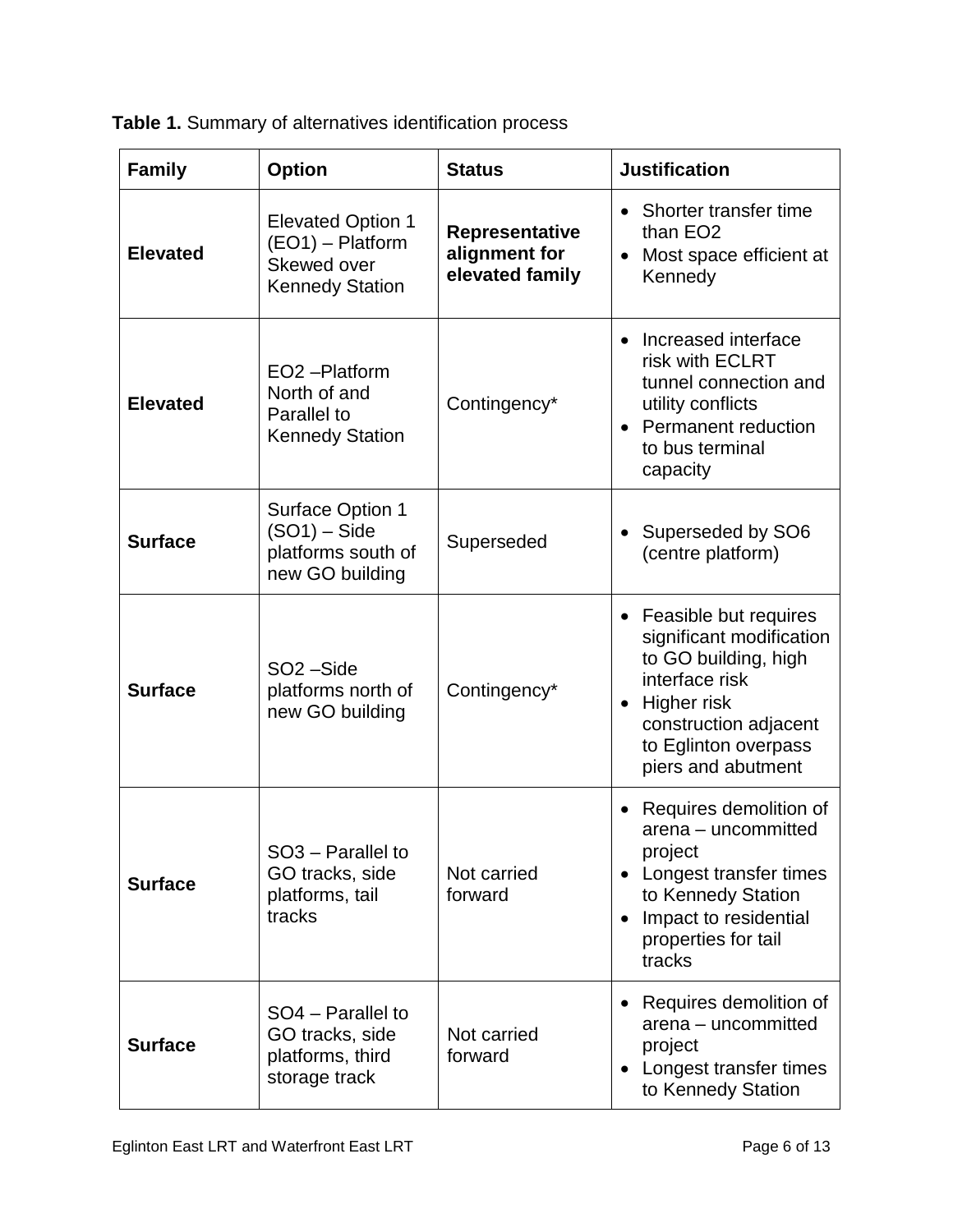| <b>Family</b>  | <b>Option</b>                                        | <b>Status</b>                                            | <b>Justification</b>                                                                                                                                                                                               |
|----------------|------------------------------------------------------|----------------------------------------------------------|--------------------------------------------------------------------------------------------------------------------------------------------------------------------------------------------------------------------|
| <b>Surface</b> | SO6 - Centre<br>platform south of<br>new GO building | <b>Representative</b><br>alignment for<br>surface family | • Shortest transfer times<br>among surface family<br>• Centre platform<br>preferred for customer<br>experience, not<br>possible for other<br>options<br>• Reduced interface<br>with GO building<br>compared to SO2 |

*\*Options in the contingency category are deemed to be feasible, but less desirable overall with the option to incorporate some of the desirable features of each design in the next phase.*



**Figure 4.** Representative Options for EELRT connection at Kennedy Station

| <b>External Executive Community Community Community Community Community</b> |                             |                              |
|-----------------------------------------------------------------------------|-----------------------------|------------------------------|
| <b>Feature</b>                                                              | <b>Surface Option (SO6)</b> | <b>Elevated Option (EO1)</b> |
| Corridor length                                                             | 910 m                       | 1160 m                       |
| Length of at-grade portion                                                  | 910 m                       | 160 <sub>m</sub>             |
| Length of elevated guideway                                                 | <b>NA</b>                   | 1000 m                       |
| Secure overnight storage capacity                                           | NA.                         | 2 trains                     |
| Estimated Passenger Travel Time -                                           | 204 seconds                 | 180 seconds                  |
| Falmouth to/from Kennedy (average                                           |                             |                              |
| one-way)                                                                    |                             |                              |
| <b>Estimated Construction Duration</b>                                      | 3-4 years (e.g. 2030 to     | 6-7 years (e.g. 2030 to      |
|                                                                             | 2033)                       | 2036)                        |
| Eglinton right-of-way width                                                 | $41 - 48$ m                 | $51 - 68$ m                  |
| Weighted average transfer time to all                                       | 169 seconds                 | 164 seconds                  |
| modes and street                                                            |                             |                              |

| Table 2. Representative Option Features (Kennedy Station to Falmouth) |
|-----------------------------------------------------------------------|
|-----------------------------------------------------------------------|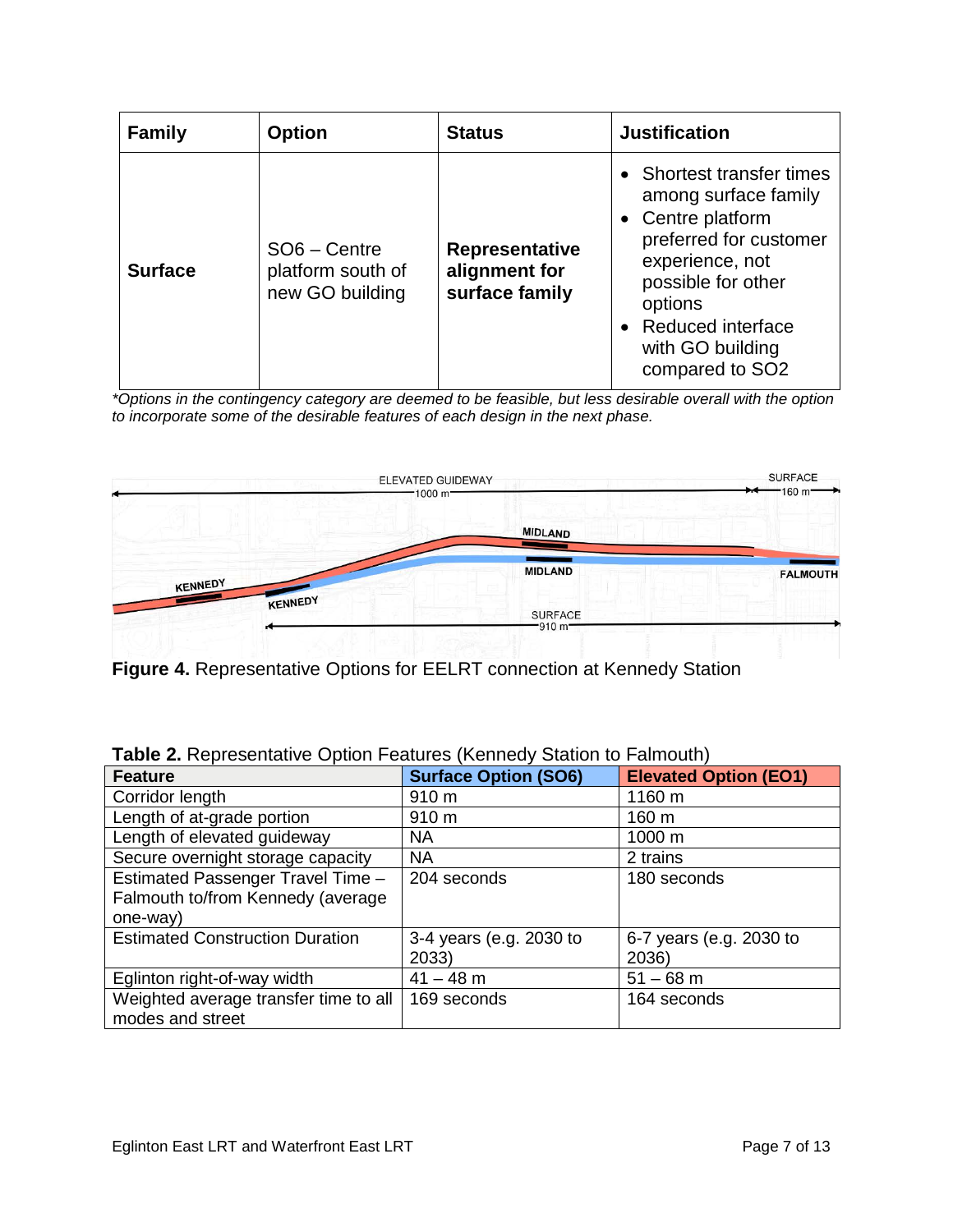Representative Surface Kennedy Interface Concept

The representative surface concept illustrated below would run at-grade down the middle of Eglinton Avenue East until approximately 50 metres west of Midland Avenue. At this point, the guideway would pass through a new signalized intersection to the south of the right-of-way and the overpass bridge. The line would terminate at-grade with a centre platform immediately south of the new Kennedy GO building. A storage track would be provided in the median of Eglinton Avenue between Midland and Falmouth platforms.



**Figure 5.** Representative at-grade option (SO6) from Kennedy Station to Midland Ave



**Figure 6.** Representative at-grade option (SO6) from Midland Ave to Falmouth Ave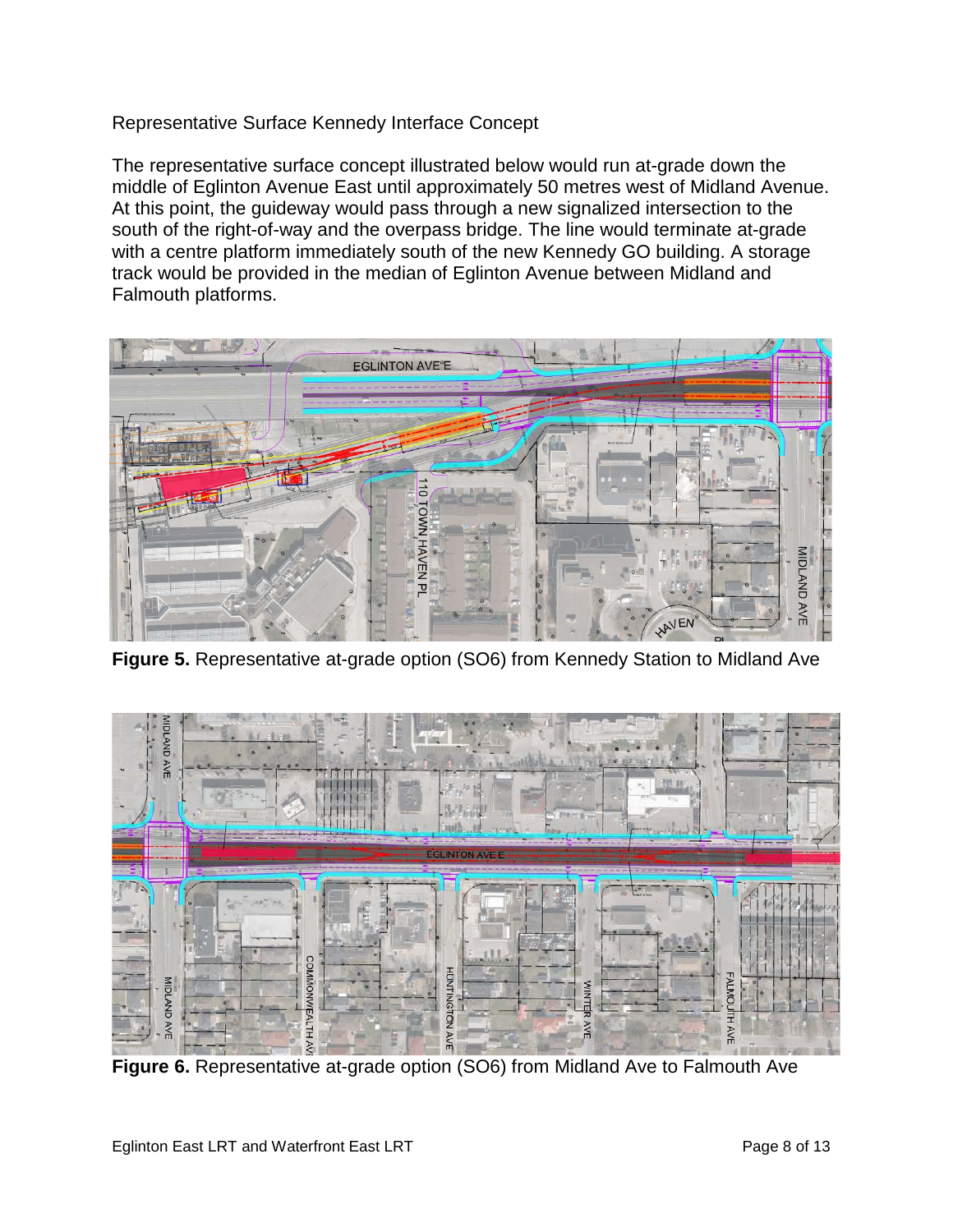Representative Elevated Kennedy Interface Concept

In the representative elevated concept, the EELRT surface guideway would transition to an elevated structure of approximately 1 kilometre in length from just west of Falmouth Avenue to Kennedy Station. The grade change and curve eliminates the possibility of a station at Falmouth. Due to an exclusion zone above the SSE tunnel, the guideway must be shifted north, impacting an estimated 21 properties. The structure would rise to approximately 10-12 metres as it approaches Midland Avenue, where a station would be provided east of the intersection within the northeast corner property. West of Midland, the elevated guideway would begin to transition to the south side of Eglinton Avenue and cross the GO rail corridor. The terminal station would divide the existing Kennedy Station structure at a slight skew angle. This option would require the demolition and reconstruction of the above-grade portions of the SRT station. The guideway would extend approximately 100 metres further west to allow for end of line train storage. Eglinton Avenue would be realigned and shifted to the north to accommodate the elevated guideway in the median.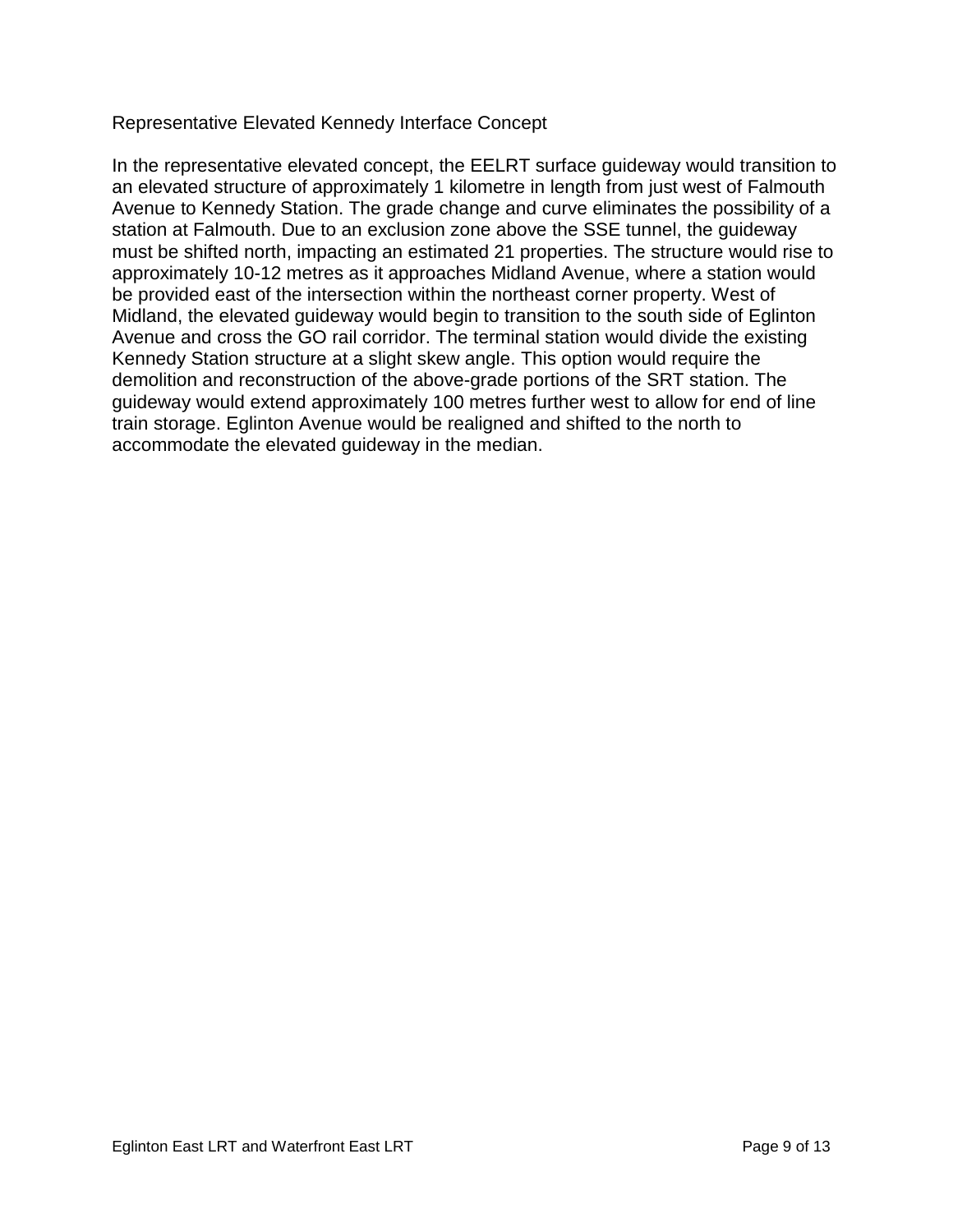

East of Kennedy to Falmouth (EO1) Concept Plan

**Figure 7.** Representative elevated option from Kennedy Station to East of Falmouth Avenue

The representative at-grade option and elevated option were evaluated according to the City's Rapid Transit Evaluation Framework (RTEF) with an added lens of evaluation using a Metrolinx Business Case framework (e.g. Strategic, Economic, Financial, and Deliverability). In summary, the at-grade option was selected namely because it offers numerous benefits over the elevated option, including cost savings, a shorter construction duration (i.e. half that of the elevated option), avoidance of 21 property takings on Eglinton Avenue, minimal impact to Kennedy Station users during construction, opportunity to coordinate with SSE to limit rework and construction, and minimal visual impact adjacent to residential properties. With respect to costs, the atgrade interface at Kennedy Station could result in savings of up to \$650 million (2022\$) in property and construction related costs based on initial Class 5 level estimates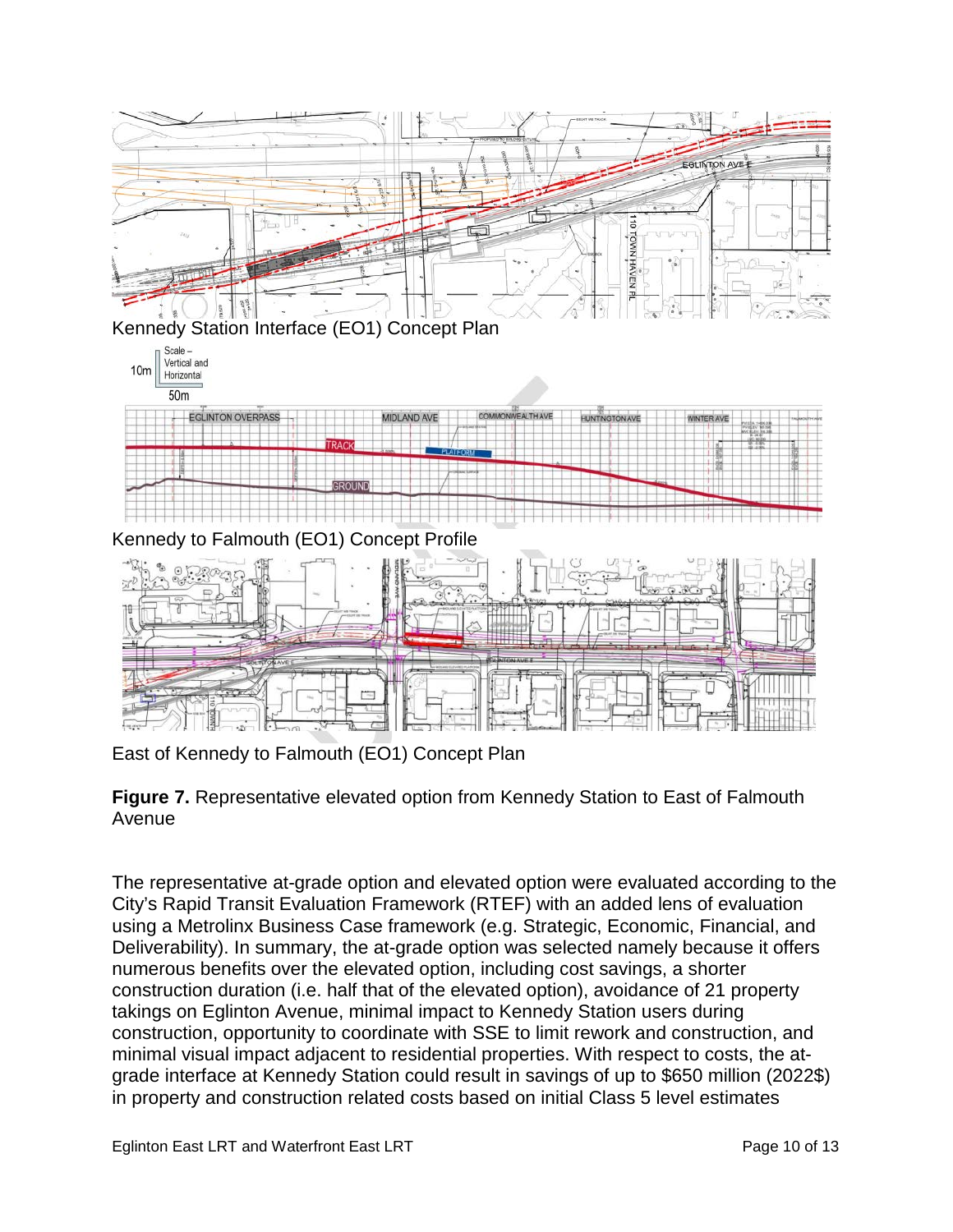compared to the representative elevated option. In addition, the preliminary economic case assessment showed that the representative at-grade option at Kennedy Station could result in approximately \$230 million to \$280 million less in total economic (dis)benefit (in 2020\$ and 2022\$) over the representative elevated option over construction and lifecycle operations of the line. This is mainly due to greater construction period multi-modal travel time delays and GHG emissions associated with the elevated option.

Through a preliminary travel time simulation completed, the representative surface option was shown to have approximately 30 seconds longer transit user travel time for EELRT over the representative elevated option[2.](#page-10-0) This is primarily due to needing to travel though signalized intersections for the segment between Falmouth Avenue and Kennedy Station. The average transfer time at Kennedy to/from other services and the street was found to be effectively equal for both the representative surface option and elevated option. Economic (dis)benefits for this assessment are outlined in Table 3 and subject to further refinement through completion of an initial business case for a distinctservice concept.

Recognizing the marginally greater overall travel time (disbenefit) for the surface concept, City staff will continue to refine the at-grade Kennedy interface in the context of long term planning for the Kennedy Mobility Hub, Eglinton Avenue East and with the overall key objective of enhancing the transit customer experience. Refinement of the at-grade connection will also include work to confirm plans for a pocket track that is proposed between the Midland and Falmouth stops to provide train storage for operational flexibility. This is required as the representative at-grade option does not enable end of line storage for the EELRT trains.

<span id="page-10-0"></span> <sup>2</sup> Travel time was evaluated using OpenTrack (rail operations simulation software), which considers the interplay between rail alignment (distance, curvature, gradient, speed restrictions) and vehicle characteristics (acceleration, deceleration, tractive effort curve, rolling resistance). For this analysis, nominal specifications from the Alstom Citadis Spirit LRV were used (which are typical for urban low floor LRVs). A 90% performance factor was used to account for potential driver performance variation. For the surface option, traffic delay was added based on the conceptual signal timing values, assumed no significant grade, coordination between the two signals (at Midland and at the terminal entry, both  $CL =$ 120s), and the anticipated average delays (excluding time spent at WB nearside Midland stop).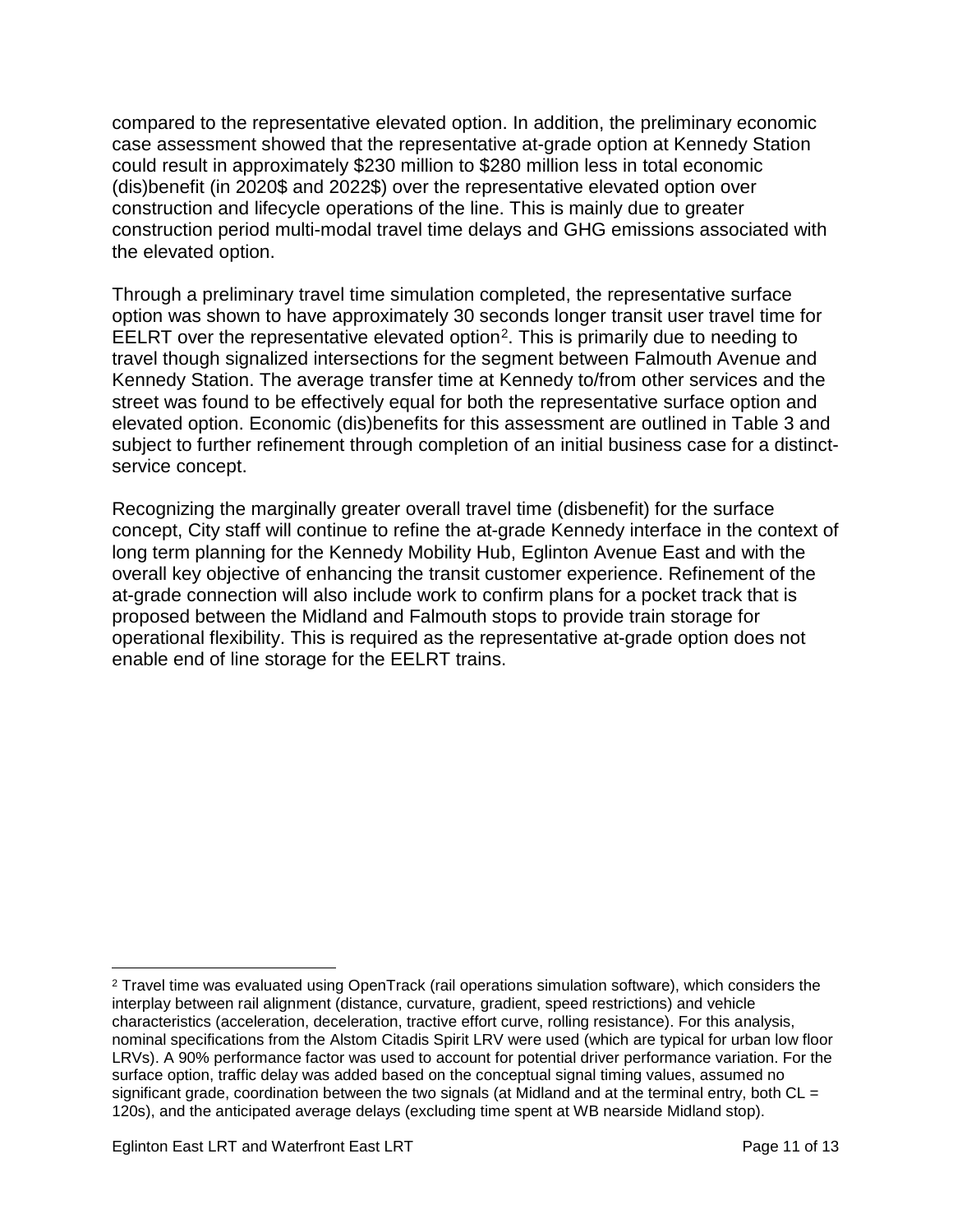**Table 3.** Comparative Assessment of at-grade and elevated interface options at Kennedy Station

| <b>Criteria</b> | <b>At-grade Kennedy Station</b><br><b>Interface</b>                                                                                                                                                                                                                                                                                                                                                                                                  | <b>Elevated Kennedy Station</b><br><b>Interface</b>                                                                                                                                                                                                                                                                                                                                                                                                                                                                                                                                                                         |  |
|-----------------|------------------------------------------------------------------------------------------------------------------------------------------------------------------------------------------------------------------------------------------------------------------------------------------------------------------------------------------------------------------------------------------------------------------------------------------------------|-----------------------------------------------------------------------------------------------------------------------------------------------------------------------------------------------------------------------------------------------------------------------------------------------------------------------------------------------------------------------------------------------------------------------------------------------------------------------------------------------------------------------------------------------------------------------------------------------------------------------------|--|
| Strategic       | Shortest construction duration<br>Opportunity to coordinate with<br>$\bullet$<br>SSE reinstatement design to<br>limit rework and construction<br>impacts<br>Avoids full property takings on<br>$\bullet$<br>Eglinton<br>Minimal impact to Kennedy<br>$\bullet$<br><b>Station users</b><br>Minimal visual impact<br>$\bullet$<br>51 parking spaces lost at arena<br>$\bullet$<br>Minimal impact on future<br>$\bullet$<br>redevelopment opportunities | Longest construction period (double<br>$\bullet$<br>that of at-grade)<br>Fewer opportunities to coordinate<br>$\bullet$<br>with SSE to reduce impacts<br>Requires 21 property takings along<br>$\bullet$<br>Eglinton, displacing 8 businesses<br>and 77 employees<br>6+ year Kennedy Station<br>$\bullet$<br>reconstruction will impact bus<br>passengers<br>Greater visual impact and structure<br>$\bullet$<br>adjacent to residential<br>11 parking spaces lost at arena<br>$\bullet$<br>10-15% reduction in development<br>$\bullet$<br>potential south of overpass, 34%<br>reduction in properties east of<br>overpass |  |
| Economic        | <b>Approximately \$240 Million</b><br>(dis)benefit*                                                                                                                                                                                                                                                                                                                                                                                                  | Approximately \$470 - \$520 Million<br>(dis)benefit*                                                                                                                                                                                                                                                                                                                                                                                                                                                                                                                                                                        |  |
| Financial       | <b>Construction: Estimated \$170</b><br>Million (includes \$30 Million<br>property costs)<br>Maintenance cost drivers: shorter<br>route, no grade change, no elevated<br>structure<br>Operations cost drivers: Increased<br>deadhead                                                                                                                                                                                                                 | <b>Construction: Estimated \$820 Million</b><br>(includes \$140 Million property costs)<br>Maintenance cost drivers: longer route,<br>grade change, elevated structure<br>Operations cost drivers: Decreased<br>deadhead                                                                                                                                                                                                                                                                                                                                                                                                    |  |